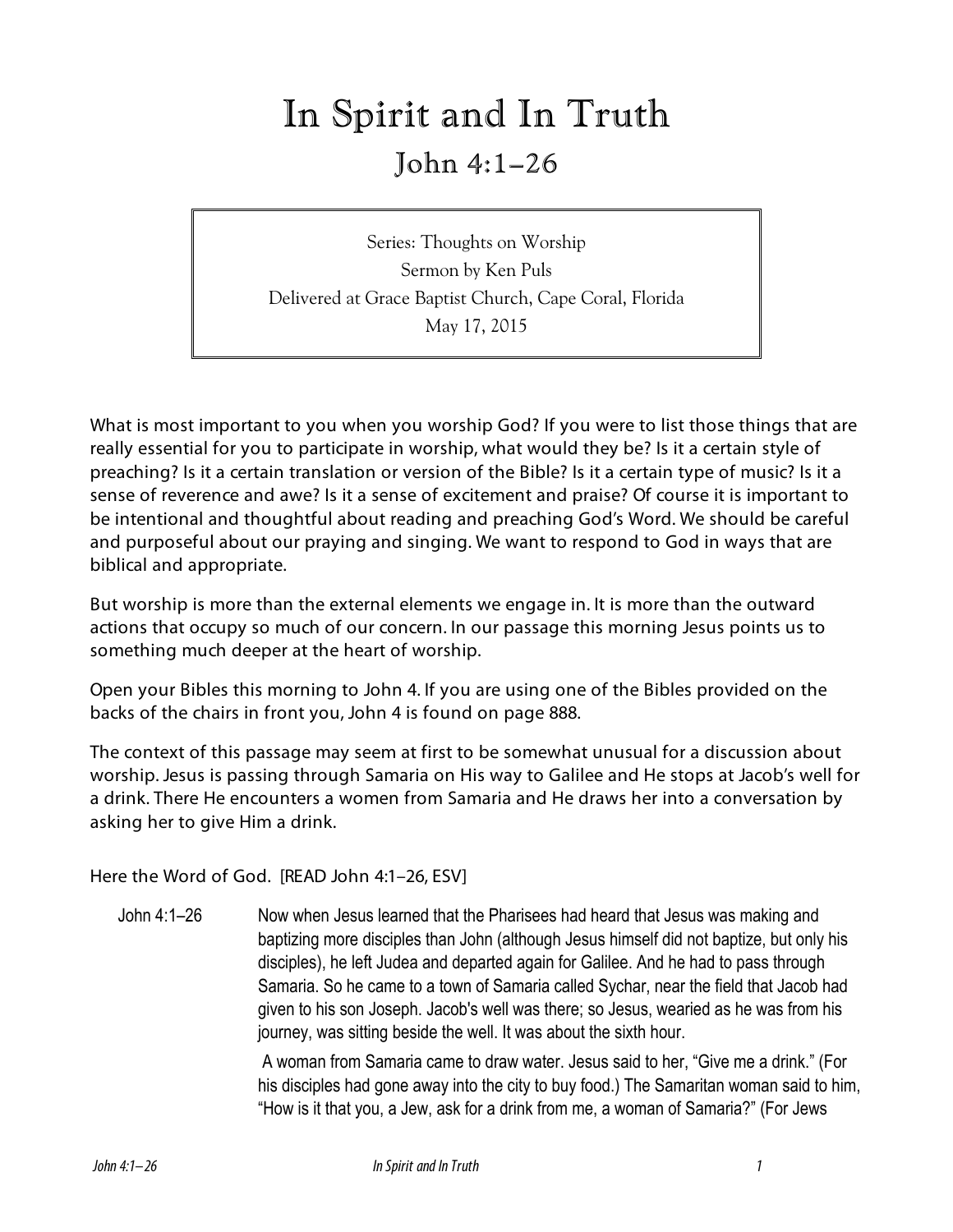have no dealings with Samaritans.) Jesus answered her, "If you knew the gift of God, and who it is that is saying to you, 'Give me a drink,' you would have asked him, and he would have given you living water." The woman said to him, "Sir, you have nothing to draw water with, and the well is deep. Where do you get that living water? Are you greater than our father Jacob? He gave us the well and drank from it himself, as did his sons and his livestock." Jesus said to her, "Everyone who drinks of this water will be thirsty again, but whoever drinks of the water that I will give him will never be thirsty again. The water that I will give him will become in him a spring of water welling up to eternal life." The woman said to him, "Sir, give me this water, so that I will not be thirsty or have to come here to draw water."

Jesus said to her, "Go, call your husband, and come here." The woman answered him, "I have no husband." Jesus said to her, "You are right in saying, 'I have no husband'; for you have had five husbands, and the one you now have is not your husband. What you have said is true." The woman said to him, "Sir, I perceive that you are a prophet. Our fathers worshiped on this mountain, but you say that in Jerusalem is the place where people ought to worship." Jesus said to her, "Woman, believe me, the hour is coming when neither on this mountain nor in Jerusalem will you worship the Father. You worship what you do not know; we worship what we know, for salvation is from the Jews. But the hour is coming, and is now here, when the true worshipers will worship the Father in spirit and truth, for the Father is seeking such people to worship him. God is spirit, and those who worship him must worship in spirit and truth." The woman said to him, "I know that Messiah is coming (he who is called Christ). When he comes, he will tell us all things." Jesus said to her, "I who speak to you am he."

This is the Word of the Lord—Thanks be to God.

Jesus begins the conversation with the woman at the well by asking her for a drink. She is at first surprised that Jesus would speak to her, but then is intrigued when He tells her of living water—water that will become a spring welling up to eternal life. She asks Jesus to give her this water that she might never again be thirsty.

As the conversation continues, Jesus confronts the woman with her sin in verse 18 by asking her to go and call her husband. When she realizes that Jesus knows that she is living in sin, she responds by changing the subject. She retreats behind religious controversy and asks Jesus' view on a theological debate of the day: **Where should God's people worship?** She says in verse 20: "Our fathers worshiped on this mountain, but you say that in Jerusalem is the place where people ought to worship."

In the time of Christ the Jews worshipped on Mount Zion, in Jerusalem. The Samaritans, however, were treated as outcasts and not considered as pure Jews. The Jews did not want to have any association with the Samaritans. They did not want to use their roads, their wells, their cups for drinking—they avoided them if at all possible. This is why the woman was surprised when Jesus asked her for a drink.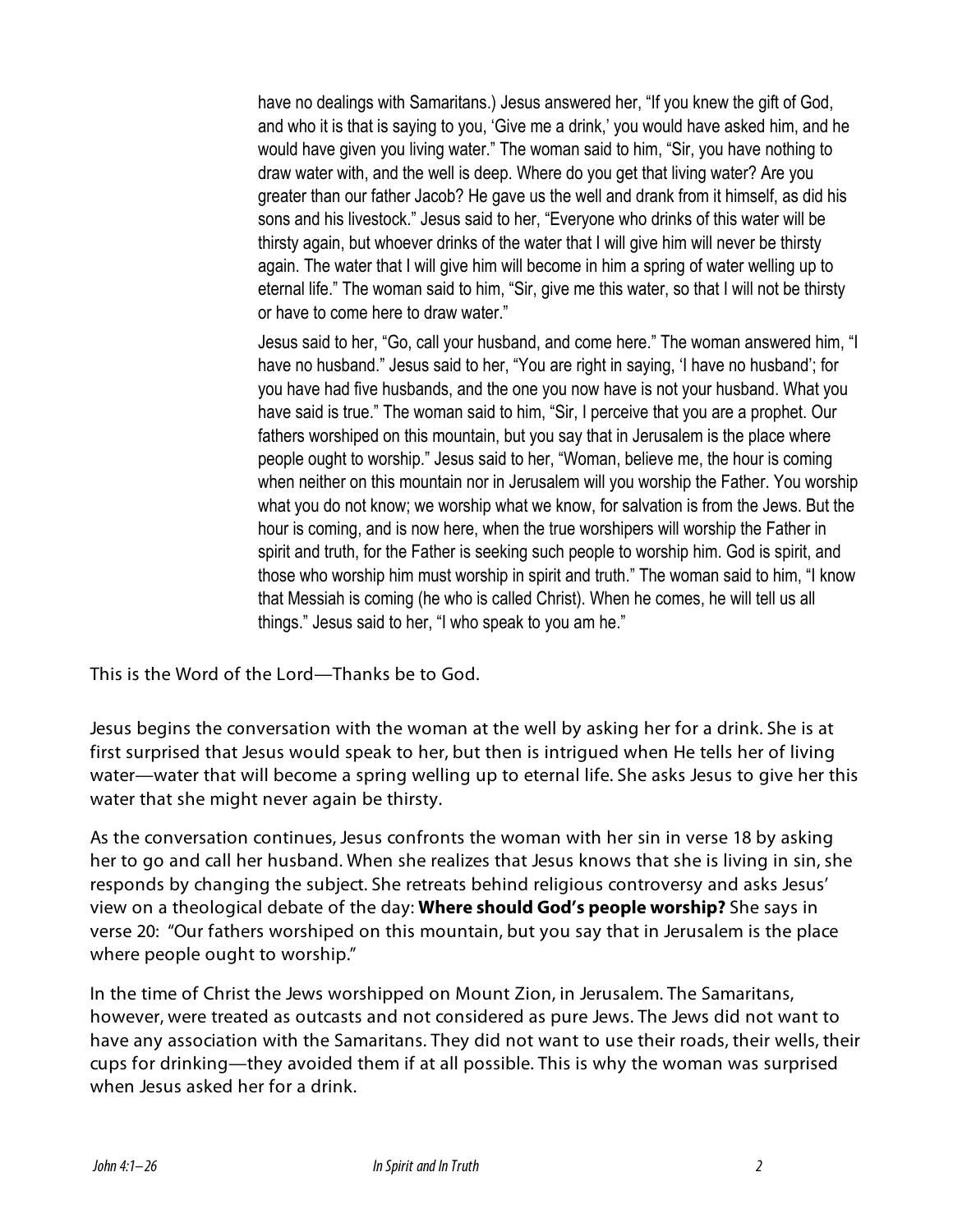So while the Jews worshipped in Jerusalem, the Samaritans worshipped in a different place, on Mount Gerizim. They had in fact built their own temple there—a temple that had been destroyed around 130 B.C.

Although the woman at first tries to avoid dealing with her sin, Jesus is there on a mission. He purposefully draws her into a conversation to bring her the Gospel. She needs to come to Christ. She is thirsty; she needs Living Water that only He can provide. Jesus was seeking to save the lost—to rescue her and make her a true worshipper of God.

#### **In the midst of this conversation with the woman at the well, Jesus teaches several important truths concerning worship.**

This morning I want to draw out five significant truths from this passage:

- I. The Place of True Worship God is not confined to a place
- II. A Warning against Empty Worship We are not to worship God in ignorance
- III. The Time for True Worship We now worship God from a better vantage point
- IV. The Essence of True Worship We must worship God in Spirit and in Truth
- V. The Quest for True Worshippers God is in pursuit of worshippers

Jesus begins in verses 21–22 by correcting two errors related to worship. He first teaches about the Place of True Worship.

#### **I. The Place of True Worship**

In response to the woman's question (Where should the people of God worship?), Jesus said in—

John 4:21 "The hour is coming when you will neither on this mountain, nor in Jerusalem, worship the Father."

God is Spirit and cannot be contained. He is not confined to one place. This truth is not new to the New Testament. It is something God had made clear, even in the Old Testament, where He instructed Israel to worship Him in a tabernacle and then a Temple. We read in—

Isaiah 66:1 Thus says the Lord: "Heaven is my throne, and the earth is my footstool;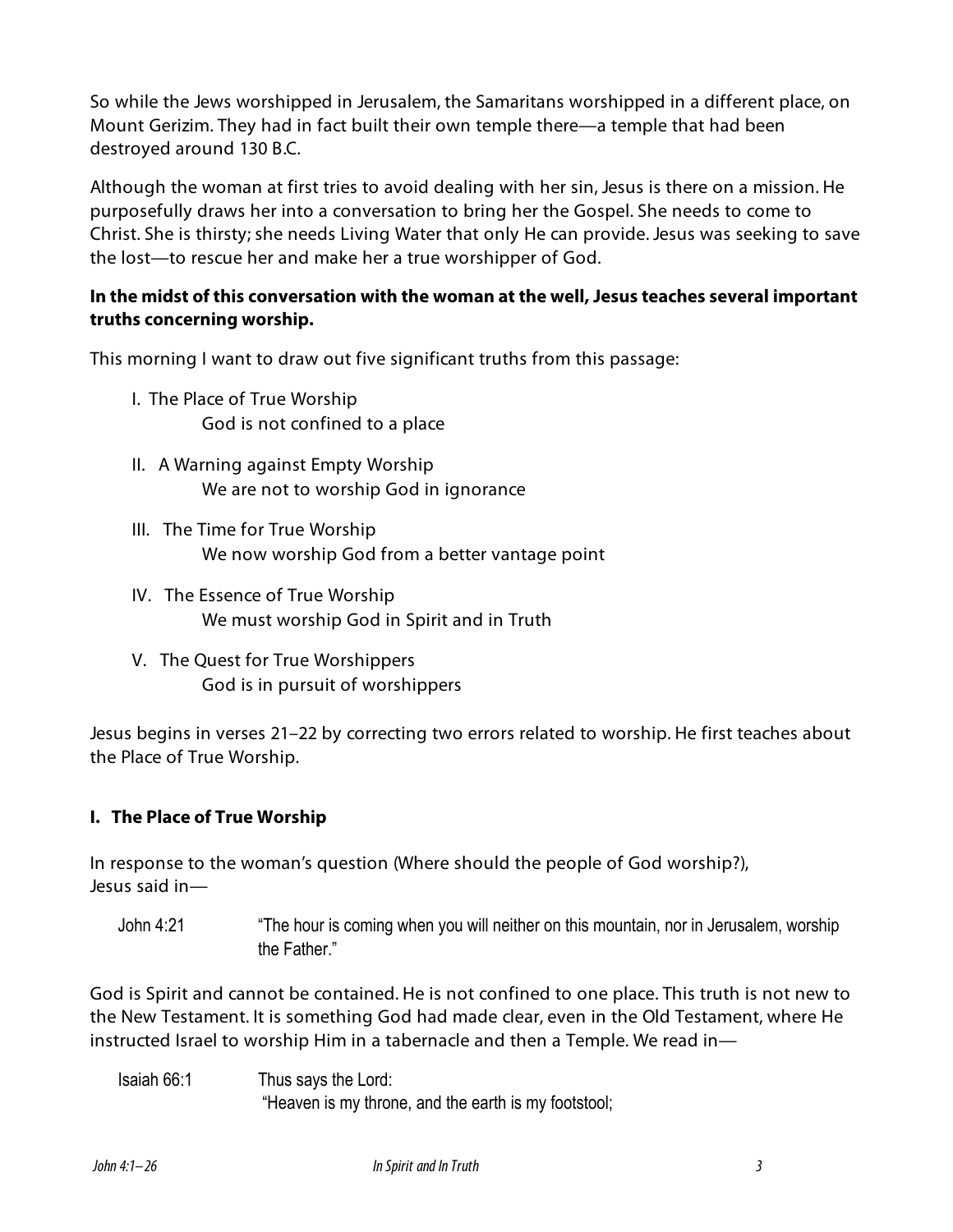what is the house that you would build for me, and what is the place of my rest? All these things my hand has made, and so all these things came to be, declares the Lord

God is Spirit and cannot be confined to one place. He cannot be contained in a temple of stone. Heaven is His throne and the earth is His footstool.

The Old Testament prophets spoke of time, at the coming of the Messiah, when the worship of God would no longer be centered in one place:

Malachi 1:11 For from the rising of the sun to its setting my name will be great among the nations, and in every place incense will be offered to my name, and a pure offering. For my name will be great among the nations, says the Lord of hosts.

Now that Christ has come, we see this prophecy fulfilled. As the gospel has gone out and the church has grown, God is worshipped all over the earth. He is making a people for Himself from every tribe and tongue and nation. His glory will fill the earth—everywhere there is breath and life He will be praised.

God is now pleased to make His dwelling in the hearts of His people. He promises in—

Matthew 18:20 For where two or three are gathered in my name, there am I among them.

We can worship God in any place for He has made **our hearts** His Temple.

In 2 Corinthians 6:16 we read:

2 Corinthians 6:16 …For we [speaking of the gathered hearts of God's people] are the temple of the living God; as God said, "I will make my dwelling among them and walk among them, and I will be their God, and they shall be my people.

The first error that Jesus confronts is the error of believing that God is confined to one place. God is present everywhere. He is sovereign over all the heavens and the earth. He is spreading and manifesting His glory in every place—and He will be worshipped in every place.

In the next verse (John 4:22) Jesus confronts a second error.

#### **II. A Warning against Empty Worship**

He gives a warning against empty worship. He tells the Samaritan woman:

John 4:22 "You worship what you do not know"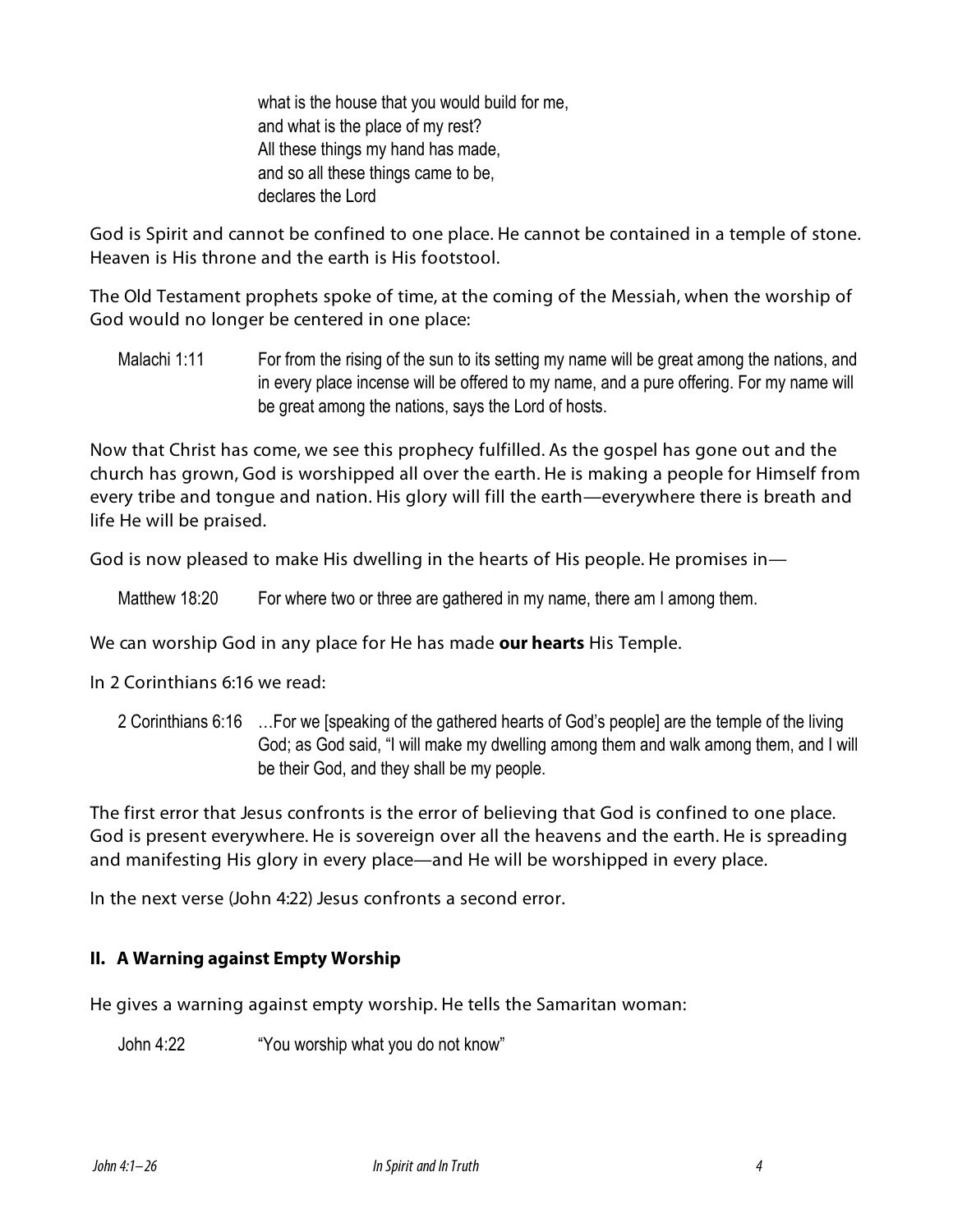The Samaritans were guilty of worshipping God in ignorance (worshipping in vain). They rejected most of God's Word and only claimed the first five books of the Bible as their Scripture. They, in fact, rejected all the prophets except for Moses. They turned away from a large portion of God's revealed truth and were not worshipping God according to the full testimony of Scripture.

We know how to worship God, **by knowing His Word**. God has revealed in Scripture how He is to be worshipped and we must pursue an understanding of His Word, if we are to worship Him rightly. Our worship must be guided by the revealed truth of God's Word.

Now, we might look at the Samaritans and say, of course they were in error. They rejected truth. They rejected part of the Bible. But be careful here! They are not the only ones who are guilty of evading and editing truth. Have we ever settled comfortably in ignorance, rather than receiving and accepting truth?

This warning that Jesus gives is not just for the Samaritans. We also must guard against worshipping God in ignorance. We do this when:

- ! We neglect God's Word; when we fail to read it and study it; when we fail to learn and seek to know the whole of Scripture.
- ! We form our view of God from our own ideas and imagination rather than from the clear teaching of God's Word.
- ! We reject the truth of God's Word and choose to live instead according to own agendas and attitudes.

Those in Christ's day had a wrong view of worship. They had confined God to one place and had turned away from His Word spoken by His prophets.

We also must guard against **False Worship** (worshipping the wrong god—which is idolatry setting up something or someone else in our lives as more important than God) and we must guard against **Vain Worship** (worshipping the true God in the wrong way—in ways that are not prescribed or are contrary to His Word).

The best way to avoid false and vain worship is by knowing God in His Word.

### **III. The Time for True Worship**

Jesus says in—

John 4:23 a "The hour is coming and now is"

The coming of Christ and His fulfillment of God's plan of redemption in the New Testament had a profound influence on worship.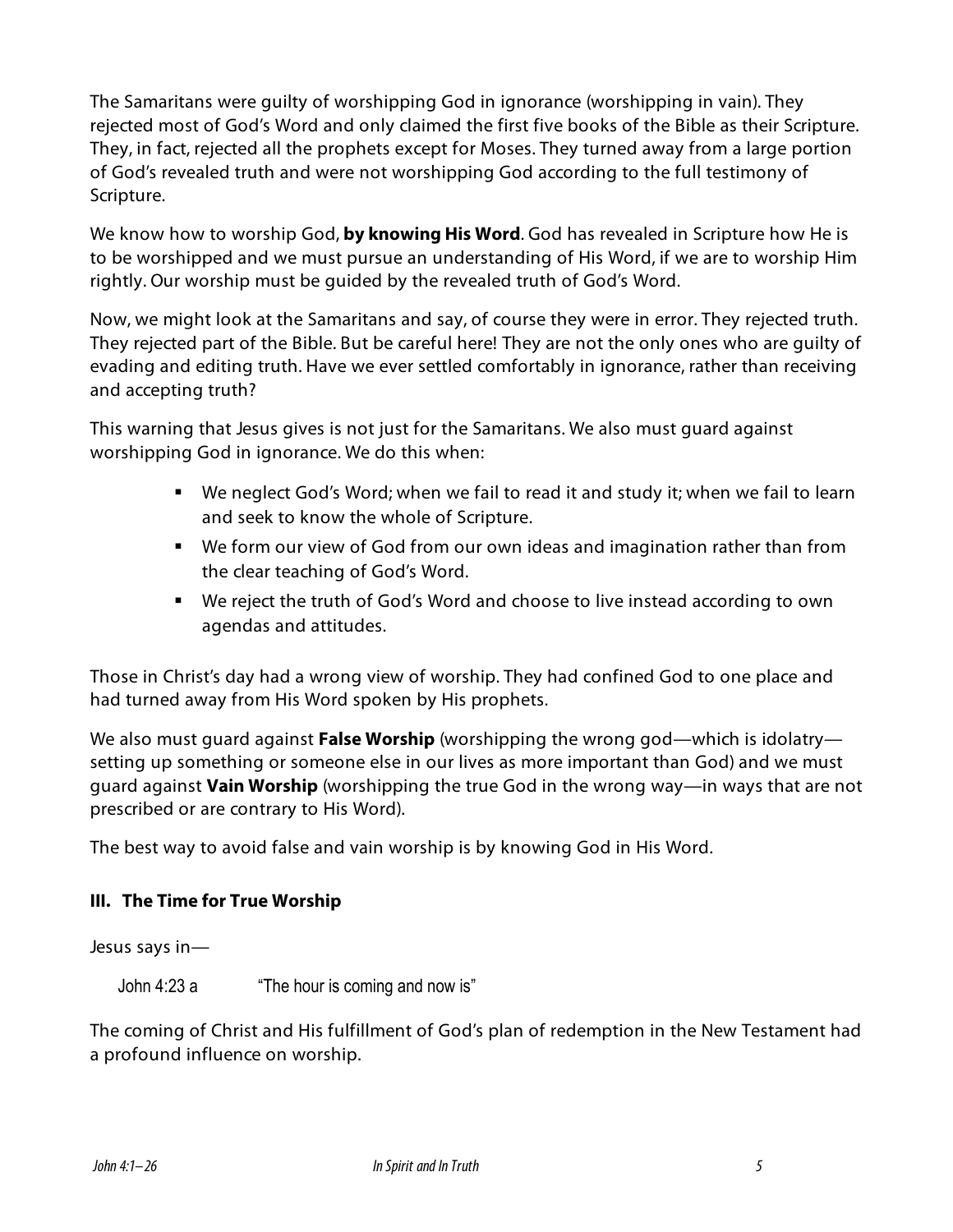In the Old Testament, God's people worshipped through types and shadows, outlined in the ceremonial law. They included the tabernacle and Temple, priests and sacrifices. But these were only temporary and provisional. God used them until the time of Christ in order to prepare His people and point them toward the coming of Christ. These were aspects of worship that foreshadowed what Christ would accomplish in His life and death and resurrection. All the types and shadows were now no longer necessary since Christ had come.

By sending Jesus, God was breaking down previous barriers.

At Christ's death on the cross, the veil of the Temple would be torn in two. The barrier between Jew and Gentile (or Jew and Samaritan) would be removed. His mercy would now spread to all nations and peoples and tribes and languages.

Because of Jesus we now have bold access by His blood into the presence of God:

Hebrews 10:19–25 Therefore, brothers, since we have confidence to enter the holy places by the blood of Jesus, by the new and living way that he opened for us through the curtain, that is, through his flesh, and since we have a great priest over the house of God, let us draw near with a true heart in full assurance of faith, with our hearts sprinkled clean from an evil conscience and our bodies washed with pure water. Let us hold fast the confession of our hope without wavering, for he who promised is faithful. And let us consider how to stir up one another to love and good works, not neglecting to meet together, as is the habit of some, but encouraging one another, and all the more as you see the Day drawing near.

The Old Testament prophets looked forward to the coming of the Messiah. They could only foretell His coming and foreshadow His work with types. But the woman at the well saw Jesus. She saw the Savior sent from God. And it changed her life. Jesus gave her the good news. He is come! The Word of God is fulfilled. And the time for true worship is now.

We now have a better vantage point, this side of the cross and the resurrection, to worship.

Worship is no longer in types and shadows, in externals and examples. We no longer travel to a physical Temple to offering animal sacrifices that can never take away sin. We worship Jesus, who has come, who died and rose again, who alone is the Way, the Truth and the Life.

This brings us to the fourth point. In John 4:23 Jesus then reveals the true essence of worship.

#### **IV. The Essence of True Worship**

He says:

John 4:23–24 But the hour is coming, and is now here, when the true worshipers will worship the Father in spirit and truth, for the Father is seeking such people to worship him. God is spirit, and those who worship him must worship in spirit and truth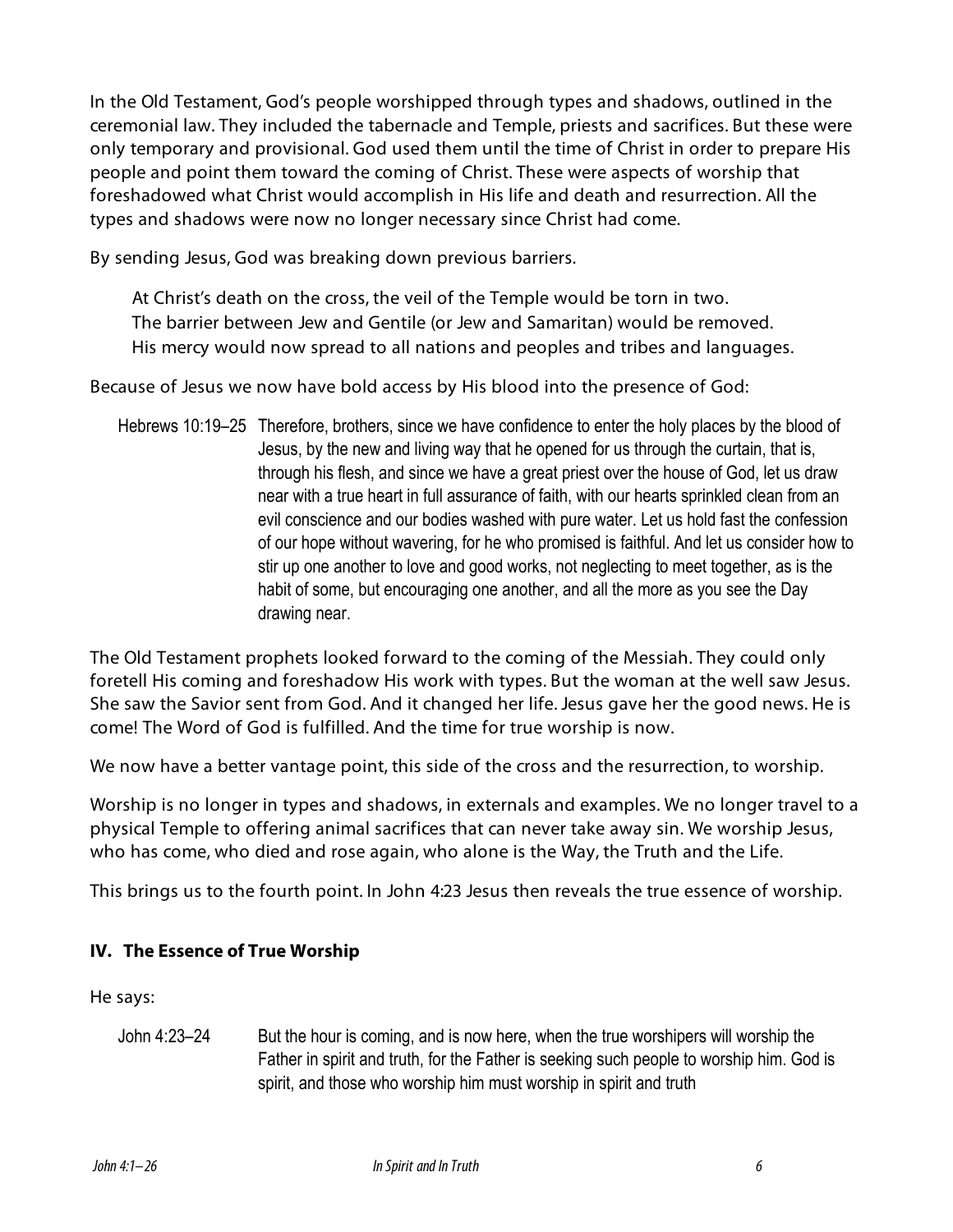**Those who worship God must worship Him in spirit and in truth.** These are not two different or distinct ways of worshipping God, but two essential parts of the same worship.

#### A. **If we are to participate rightly in worship, we must worship in spirit**

- 1) Worship that is heart-felt and alive in the power of the Holy Spirit.
- 2) God comes and quickens our spirits by His Spirit in regeneration.

In order for us to worship in spirit, we need the Spirit of God to come to us, seek us out and make us alive. God must first seek us and draw us to Himself, awaken us, quicken us, and enable us to come.

3) When we worship in the Spirit, we enthrone Christ in our hearts. We see Him as precious and place Him first in our affections and desires. We must love God above all else; He must be of supreme value and worth.

#### B. **If we are to participate rightly in worship, we must worship in truth**

- 1) Worship that pursues God in His Word and is in submission to His Word.
- 2) God has given us Christ, who is the truth. No one comes to the Father except through Him (John 14:6).

He has given us His Word. His Word is truth (John 17:17) It is through the Word that we know Christ. God gives us His Spirit to illume the Word and teach us and help us understand.

In order for us to worship in truth, we need the revealed Word of God to be our light and point us to Christ. We need the Spirit of God to come to us and illumine our understanding so we can know and apply the Word and live in its light.

3) When we worship in the Truth, we enthrone Christ in our mind and conscience. We bow in submission to Christ and place Him first in our thoughts and choices.

#### **God would have us worship Him in spirit and in truth.**

Spirit and Truth are inseparably joined together in Scripture. It is the Spirit who fills us and illumines the truth of God's Word, so we can grasp truth, so we can understand the gospel, so we can lay hold of Christ.

Jesus promised in—

John 15:26 "But when the Helper comes, whom I will send to you from the Father, the Spirit of truth, who proceeds from the Father, he will bear witness about me. And you also will bear witness, because you have been with me from the beginning."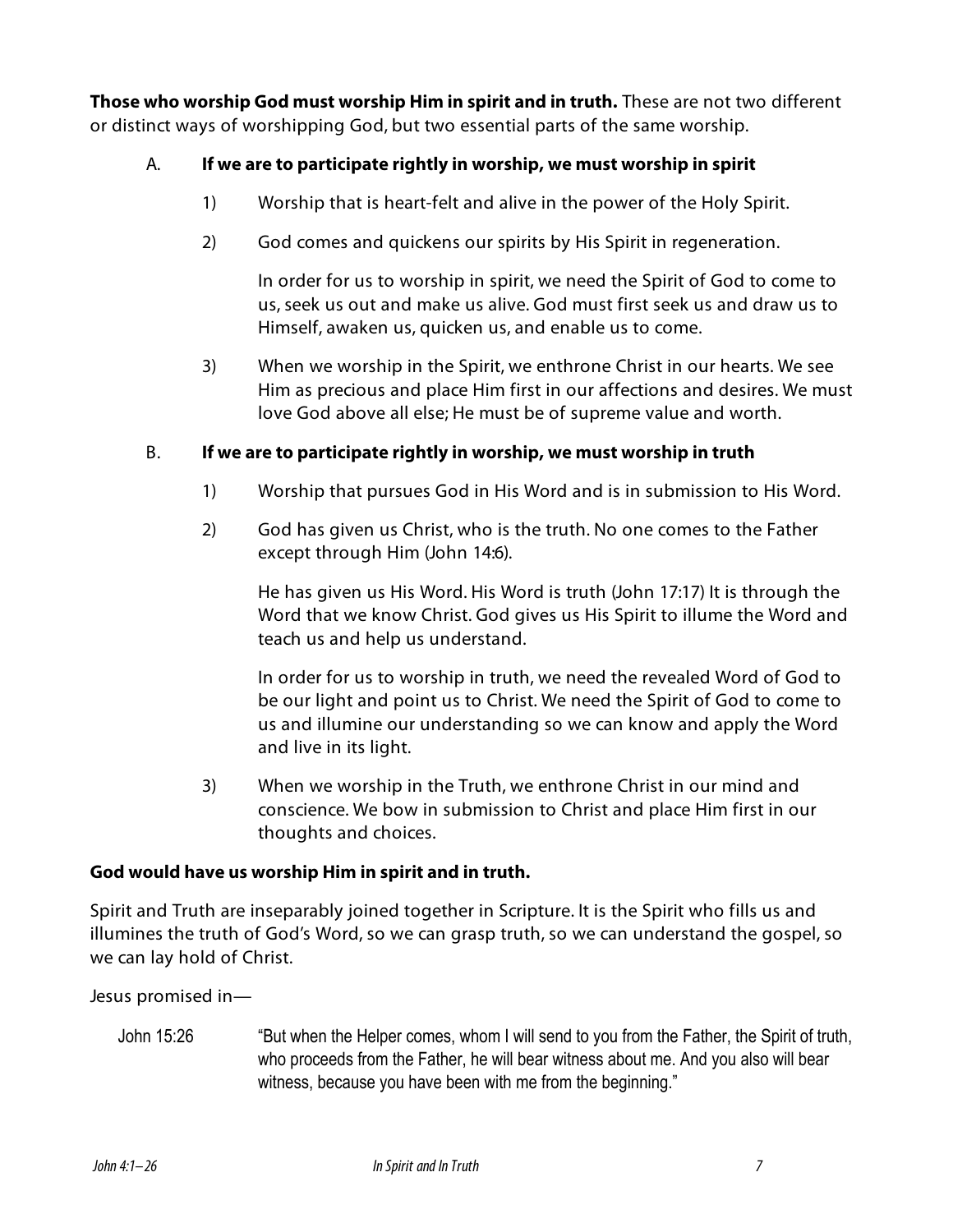John 16:13–15 When the Spirit of truth comes, he will guide you into all the truth, for he will not speak on his own authority, but whatever he hears he will speak, and he will declare to you the things that are to come. He will glorify me, for he will take what is mine and declare it to you. All that the Father has is mine; therefore I said that he will take what is mine and declare it to you.

We worship God in Spirit and in Truth because this is how God has called us to live and walk the Christian life. It is how He has saved us.

Paul teaches us in—

Ephesians 1:13 In him you also, when you heard the word of truth, the gospel of your salvation, and believed in him, were sealed with the promised Holy Spirit, who is the guarantee of our inheritance until we acquire possession of it, to the praise of his glory.

It is how we are being sanctified—how God is making us more and more like Christ each day.

2 Thessalonians 2:13-14 But we ought always to give thanks to God for you, brothers beloved by the Lord, because God chose you as the firstfruits to be saved, through sanctification by the Spirit and belief in the truth. To this he called you through our gospel, so that you may obtain the glory of our Lord Jesus Christ.

We are to walk each day in the light of God's Word and in the power of God's Spirit, living to the glory of God.

#### **God works where His Spirit and His truth are present.**

Go back for a moment to Isaiah 66. God is seeking those who will worship Him in Spirit and in Truth; but is this new? Has God changed the qualifications for those who will worship Him?

We have already seen, in the first error that Jesus corrected in John 4:21, that God cannot be confined to one place. He cannot be contained in a temple of stone.

But look again at Isaiah 66. Notice where God desires to look; notice where His presence abides:

Isaiah 66:1–2 Thus says the Lord: "Heaven is my throne, and the earth is my footstool; what is the house that you would build for me, and what is the place of my rest? All these things my hand has made, and so all these things came to be, declares the Lord. But this is the one to whom I will look: he who is humble and contrite in spirit and trembles at my word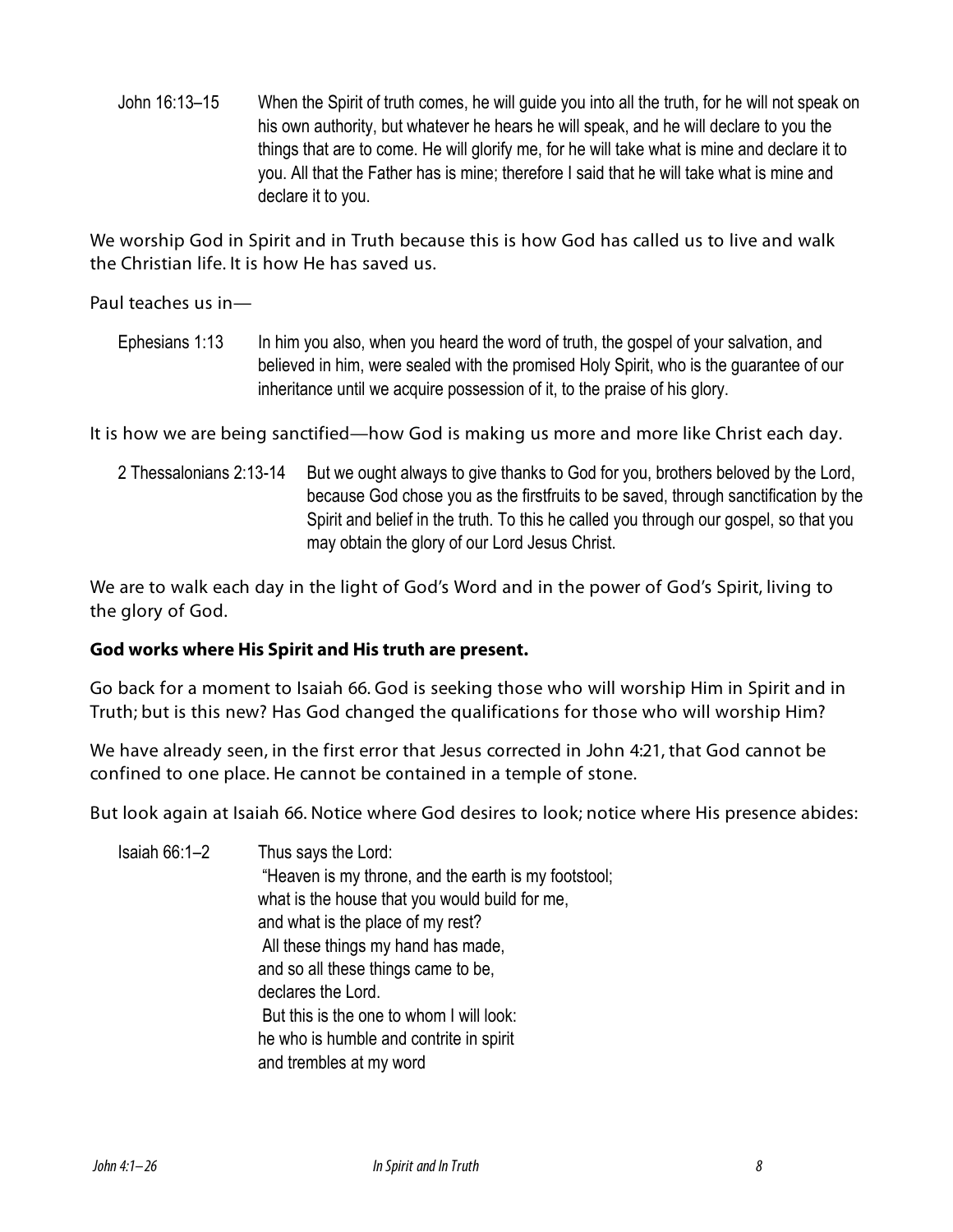Do you see where God builds His House, His Temple? Where He abides?

- ! on him who is of a poor and contrite spirit (here is worship in spirit)
- **n** and who trembles at His Word (here is worship in truth)

In Spirit and in Truth mark the true worshippers of God in both the Old and New Testament.

#### **So what does worship in Spirit and Truth look like?**

How does it impact our preaching and praying, our singing and serving?

We must worship God according to His Word and in the power of His Spirit. These must indwell us if we are to worship in a way that is pleasing to God. Our hearts must be saturated with the Scripture and with the presence of the Holy Spirit.

The two most important things we can do, as we prepare for worship and come to worship:

- ! is to saturate our lives (and our worship services) with the Word of God
- ! and pray that God would manifest His presence in the power of His Spirit and give us understanding of His Word.

You will notice that this is an emphasis we have here at Grace. We give ample time to read and preach and sing the Word of God. And we give time to pray, to ask God to be present with us, to work in us, and to change us by His Word and His Spirit.

"In spirit and in truth" emphasizes that God is most concerned with our hearts in worship. It is not enough to have all the outward forms and motions correct; our actions must come out of a heart that is saturated with the Word of God and filled with the Holy Spirit.

Jesus, speaking the words of Isaiah, warned against forms of worship that spring only from the lips and not the heart:

Matthew 15:8–9 "This people honors me with their lips, but their heart is far from me; in vain do they worship me, teaching as doctrines the commandments of men.

This is a danger we must guard against. In our praying and our singing, we can voice words with our mouths and not engage in our hearts. Music can be made with the voice and the hands upon a musical instrument, but without the heart it is profitable neither for God nor man.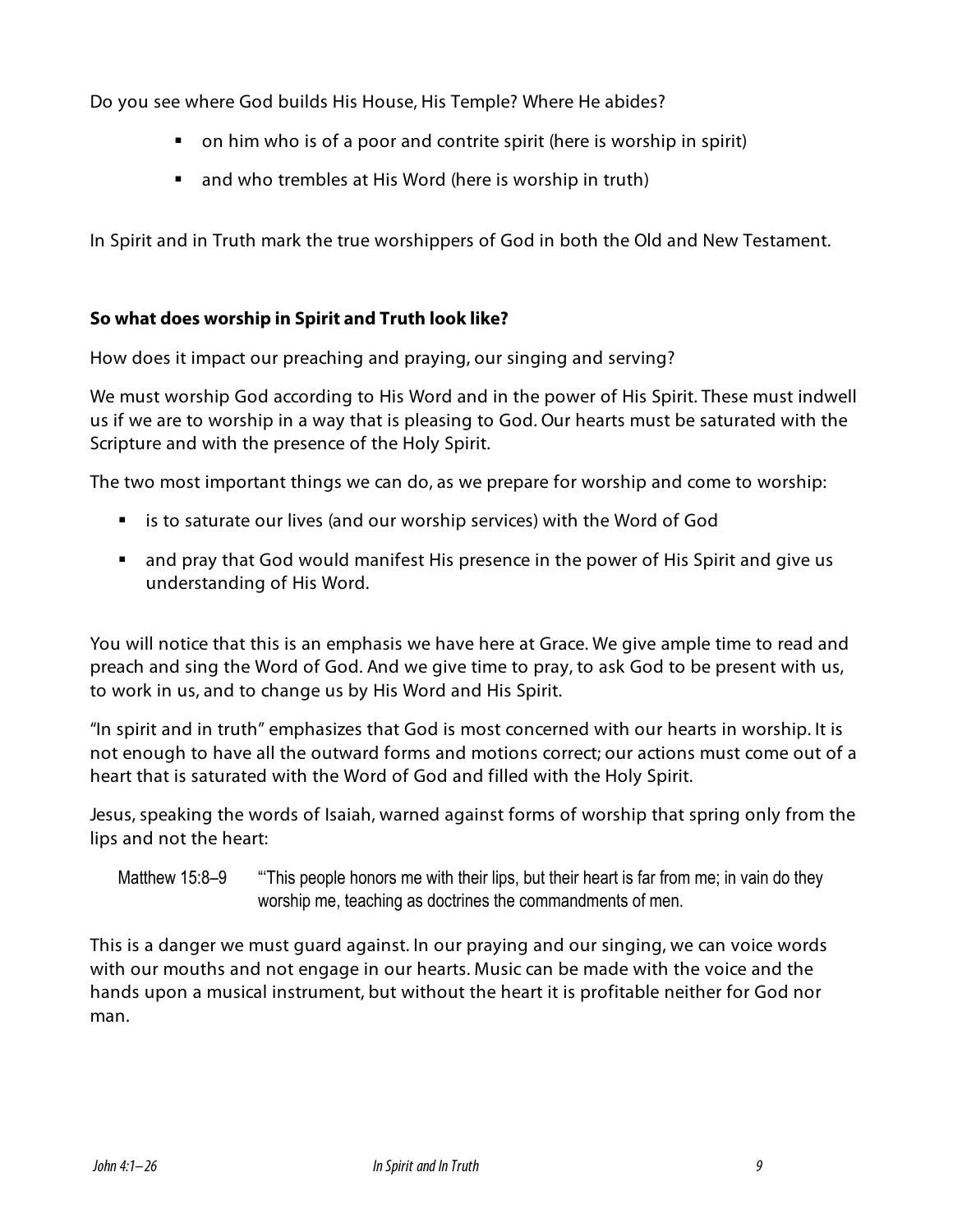#### John Calvin observed in his Institutes regarding singing:

From this, moreover, it is fully evident that unless voice and song, if interposed in prayer, spring from deep feeling of heart, neither has any value or profit in the least with God. But they arose His wrath against us if they come only from the tip of the lips and from the throat, seeing that this is to abuse his most holy name and to hold his majesty in derision.

God is more concerned with our hearts than He is with externals. When God looks upon the heart, He sees either light or darkness. Without the Spirit of God working in regeneration and illumination, the heart is dark. But with Christ Jesus there is light. Paul begins Ephesians 5 by teaching us the importance of making a distinction between light and darkness. He says in—

Ephesians 5:8–10 for at one time you were darkness, but now you are light in the Lord. Walk as children of light (for the fruit of light is found in all that is good and right and true), and try to discern what is pleasing to the Lord.

Those who walk by the Light are, as Christ Himself, most concerned with finding out what pleases God. For it is in knowing God and doing His will that we find our own true pleasure and delight. In verse 14 of Ephesians 5, Paul then uses a fragment of a spiritual song to encourage us to seek the light of Christ:

Awake , you who sleep, Arise from the dead, And Christ will give you light.

Then in verse 18 he says:

Ephesians 5:18–21 And do not get drunk with wine, for that is debauchery, but **be filled with the Spirit**, addressing one another in psalms and hymns and spiritual songs, singing and making melody to the Lord with your heart, giving thanks always and for everything to God the Father in the name of our Lord Jesus Christ, submitting to one another out of reverence for Christ

Here Paul emphasizes singing that comes from a heart filled with the Holy Spirit and is made alive by the Spirit. This is worship in spirit—our spirits moved to worship God in the power of His Spirit.

In a parallel passage (Colossians 3:16) he emphasizes the other important aspect of worship worship in truth.

Colossians 3:16 **Let the word of Christ dwell in you richly**, teaching and admonishing one another in all wisdom, singing psalms and hymns and spiritual songs, with thankfulness in your hearts to God.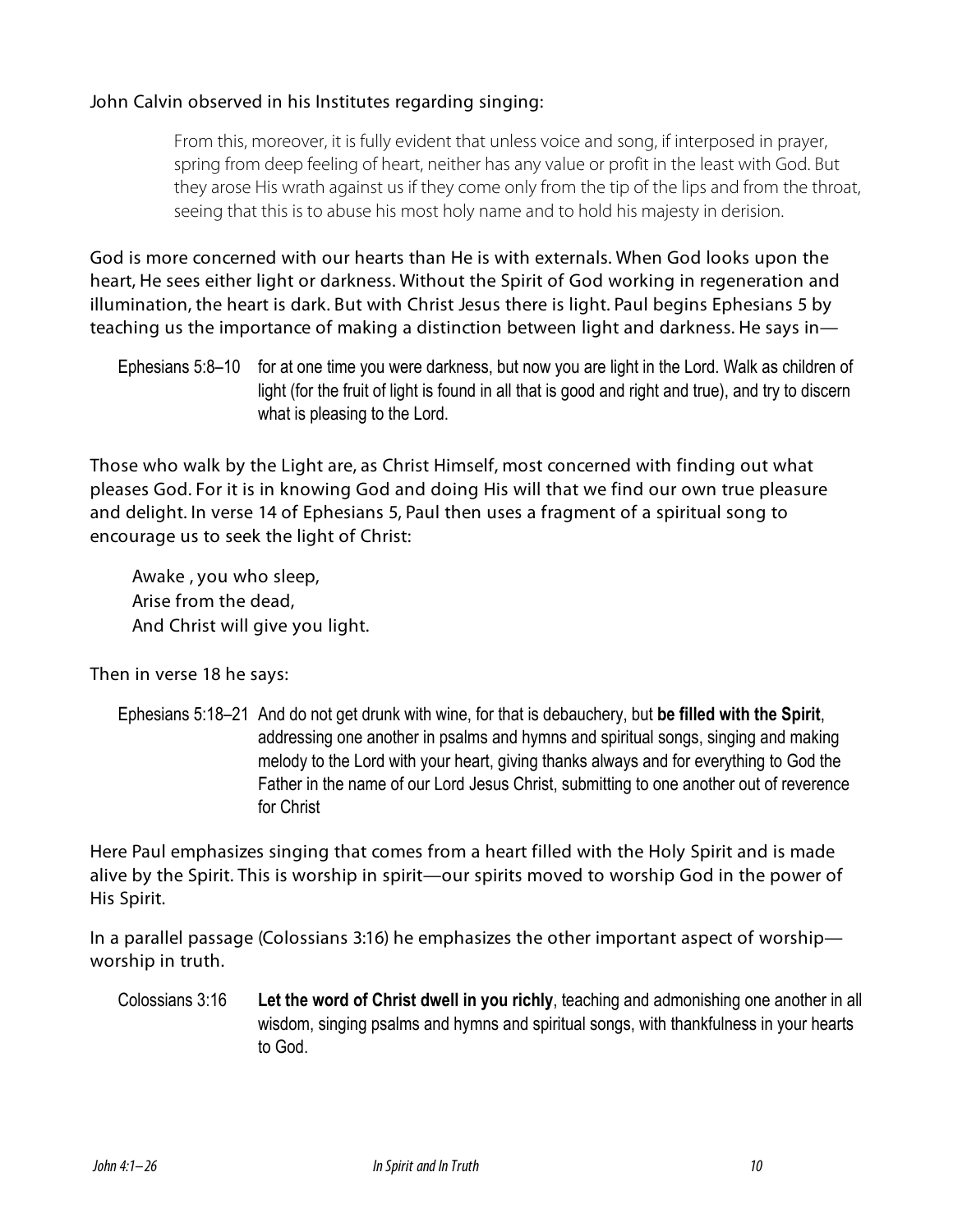This is what "in Spirit and in Truth" looks like in our music: singing music with hearts filled with Spirit and singing music that lets the Word of Christ dwell in us richly.

We can see it as well in prayer. Look for a moment at Acts 4—the passage we read earlier for our Scripture Reading. "In Spirit and in Truth" characterized the prayers of the early church. In Acts 4 Peter and John were arrested and brought before the Jewish rulers, elders and scribes who were in Jerusalem. Before the council they gave a bold defense of their faith and were eventually released. When they told the church what had happened, the church responded by lifting prayer and praise to God. In their prayer they quote from Psalm 2.

Acts 4:24–30 And when they heard it, they lifted their voices together to God and said, "Sovereign Lord, who made the heaven and the earth and the sea and everything in them, who through the mouth of our father David, your servant, said by the Holy Spirit,

> "'Why did the Gentiles rage, and the peoples plot in vain? The kings of the earth set themselves, and the rulers were gathered together, against the Lord and against his Anointed' —

 for truly in this city there were gathered together against your holy servant Jesus, whom you anointed, both Herod and Pontius Pilate, along with the Gentiles and the peoples of Israel, to do whatever your hand and your plan had predestined to take place. And now, Lord, look upon their threats and grant to your servants to continue to speak your word with all boldness, while you stretch out your hand to heal, and signs and wonders are performed through the name of your holy servant Jesus.

Luke concludes in—

Acts 4:31 And when they had prayed, the place in which they were gathered together was shaken, and they were all filled with the Holy Spirit and continued to speak the word of God with boldness.

Notice how the church is described here. They knew the Scriptures and prayed in the light of God's Word with hearts moved by His Spirit. And Luke tells us they were filled with the Spirit and they spoke God's Word with boldness.

#### **What is the essence of true worship?**

It's not complicated. It's not complex. It's simple:

**True worship is a passionate love for God that is made alive by His Spirit, delights in His truth, and overflows into a life lived to the glory of God.**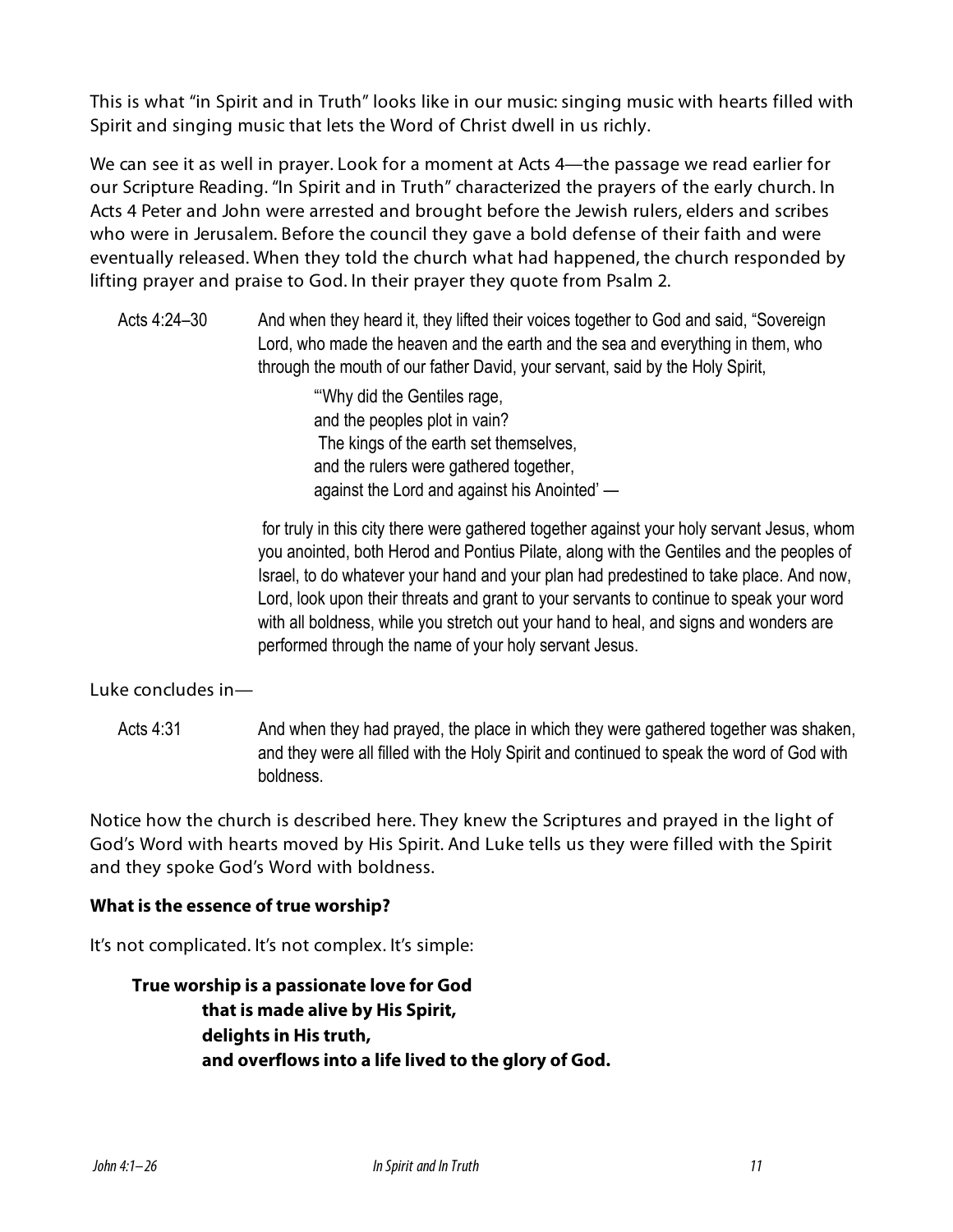And finally, the fifth lesson Jesus teaches about worship:

#### **V. The Quest for True Worshippers**

God is on a quest for those who will worship Him in Spirit and Truth. This quest runs from Genesis to Revelation.

The first murder in the Bible (in Genesis 4) was over worship. The final battle in the Bible (in Revelation 20) is a battle over worship. Worship is the central theme and quest of the Bible.

Jesus says in:

John 4:23b–24 … the Father is seeking such people to worship him. God is spirit, and those who worship him must worship in spirit and truth.

The verb that describes God's quest here in John 4 is a word that means "to strive for in order to find." It is a verb that is intense! God is in pursuit of those who will worship Him in spirit and in truth.

He is not looking for advisors, or counselors, or even helpers. In ourselves we have nothing good to offer God. Any good we posses must come from Him and be given to us by Him.

God is not seeking church members or church attenders. He is not interested in just filling the pews or filling the offering plate. Our God is in pursuit of worshippers, and He seeks us with His love, His grace, and His mercy to bring us to Himself.

God is not seeking your time, your good deeds, your money, your intellect, or your creativity. All of those things might be useful in honoring Him, but those are all things He gave you in the first place. And they are things that He can just as easily take away.

#### **God is seeking you!**

He is aiming for your heart. He is on a quest to seek and save the lost. He is on a quest to make true worshippers, a people to worship Him for eternity. This is why we were created. This is our purpose and our end—the true worship of God—loving and enjoying Him forever.

If you are here this morning trusting in Christ (your rest and your hope is in Him), I encourage you to worship Him in Spirit and in Truth. Not just here in gathered worship, but daily, moment by moment. Stay in His Word! Study it and learn it! And pray that the Spirit will empower you to understand it and walk in obedience to all Christ has commanded.

If you are here and you do not know Christ, if you have not yet found the joy and peace of resting in Him, I encourage you to seek Him in Spirit and in Truth. God is seeking such to worship Him. Read His Word! Ask God to show you the truth of His Word. Pray that His Spirit would illumine that truth to your understanding and bring you to Christ.